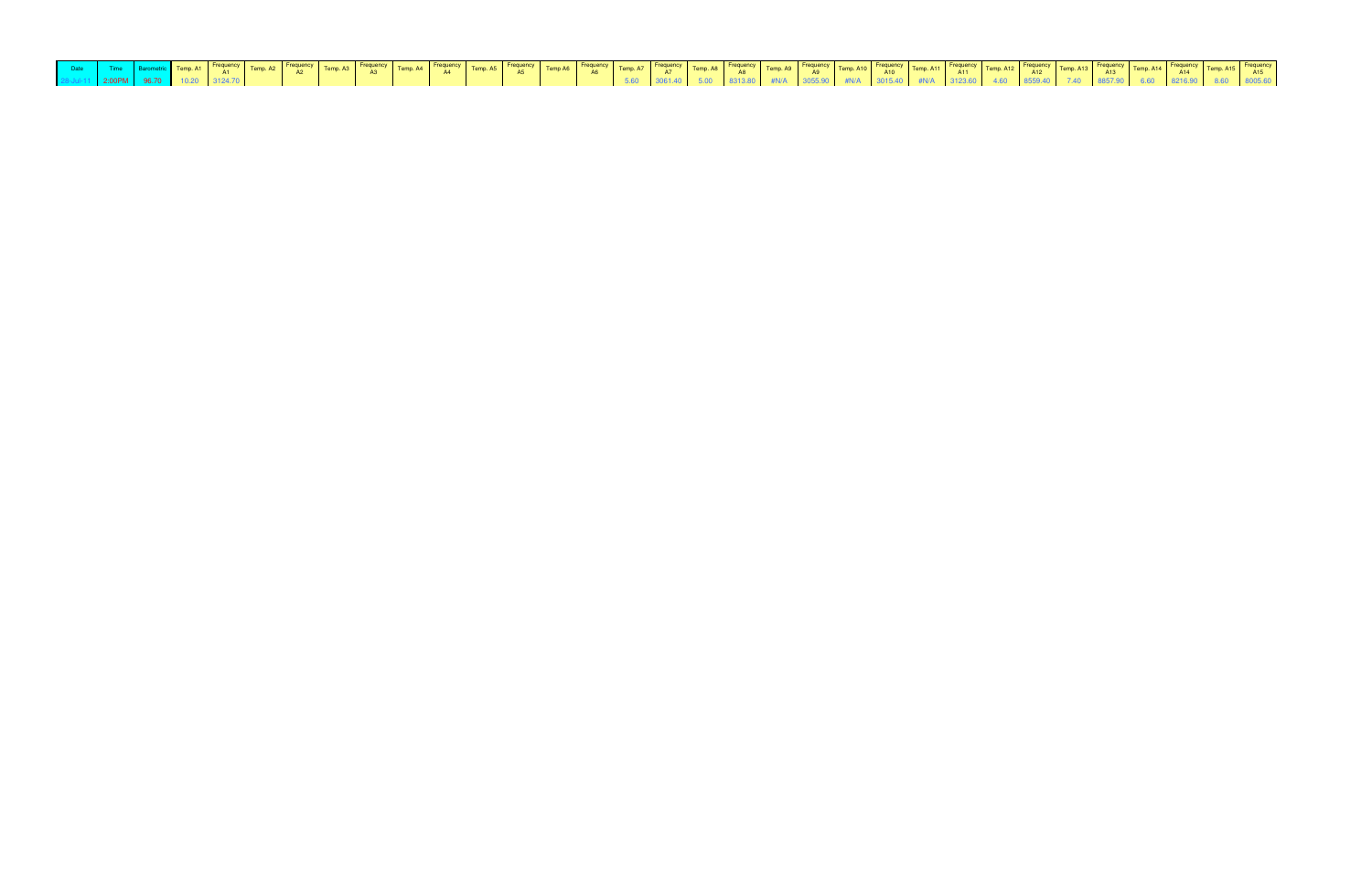| Date Time Barometric Temp. B1 Frequency Temp. B2 Frequency Temp. B3 Frequency Temp. B4 Frequency Temp. B5 Frequency Temp. B6 Frequency Temp. B7 Frequency Temp. B8 Frequency Temp. B9 Frequency Temp. B1 B1 B10 B10 B10 B10 B |  |  |  |  |  |  |  |  |  |  |  |  |
|-------------------------------------------------------------------------------------------------------------------------------------------------------------------------------------------------------------------------------|--|--|--|--|--|--|--|--|--|--|--|--|
|                                                                                                                                                                                                                               |  |  |  |  |  |  |  |  |  |  |  |  |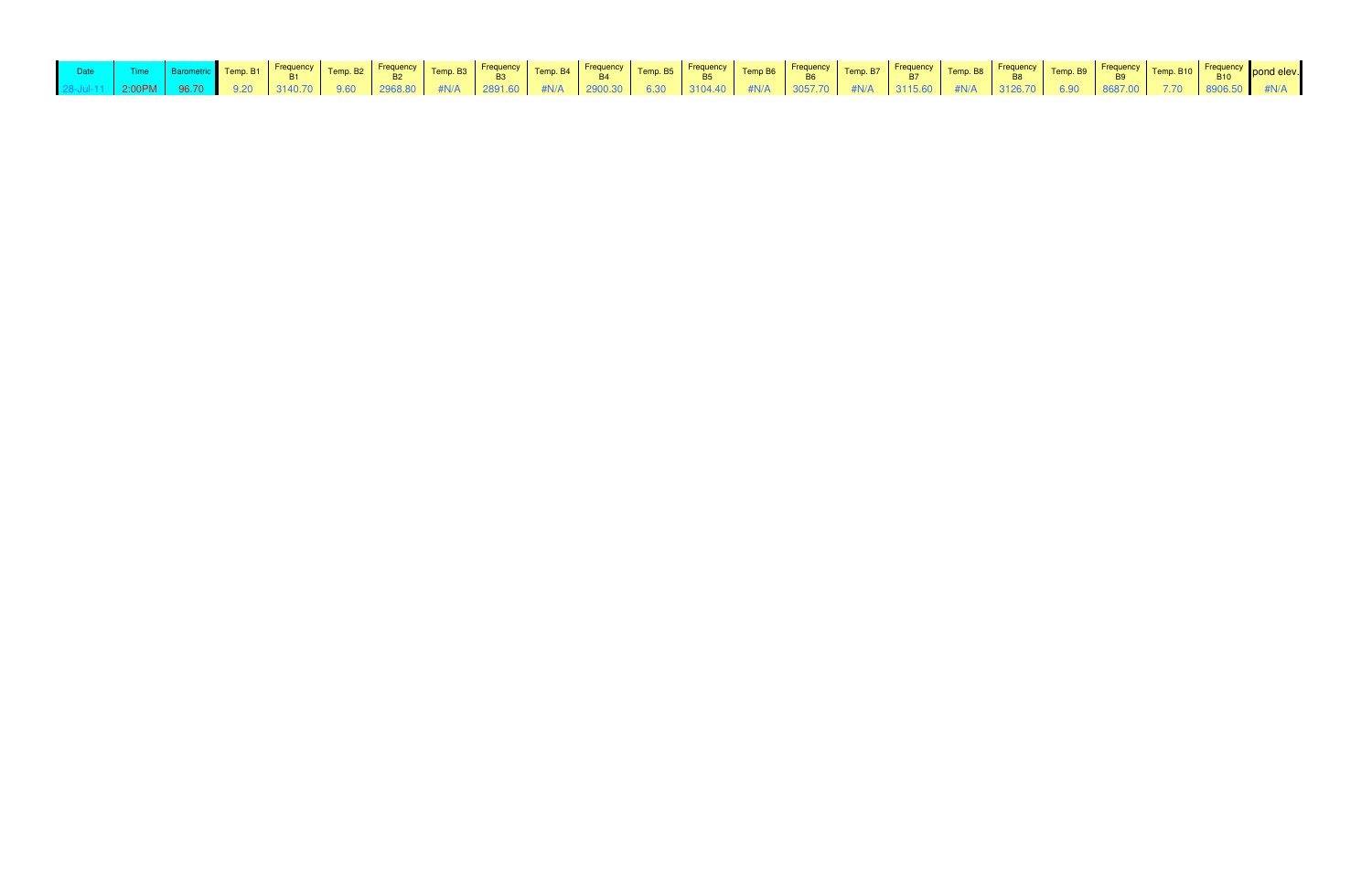| Date Time Barometric Temp.C1 Frequency Temp.C2 Frequency Temp.C3 Frequency Temp.C4 Frequency Temp.C5 Frequency Temp.C6 Frequency Temp.C6 Frequency Temp.C7 Frequency Temp.C8 Frequency Temp.C8 Frequency Temp.C6 C6 C6 C6 C7 T |  |  |  |  |  |  |  |  |  |  |  |  |
|--------------------------------------------------------------------------------------------------------------------------------------------------------------------------------------------------------------------------------|--|--|--|--|--|--|--|--|--|--|--|--|
|                                                                                                                                                                                                                                |  |  |  |  |  |  |  |  |  |  |  |  |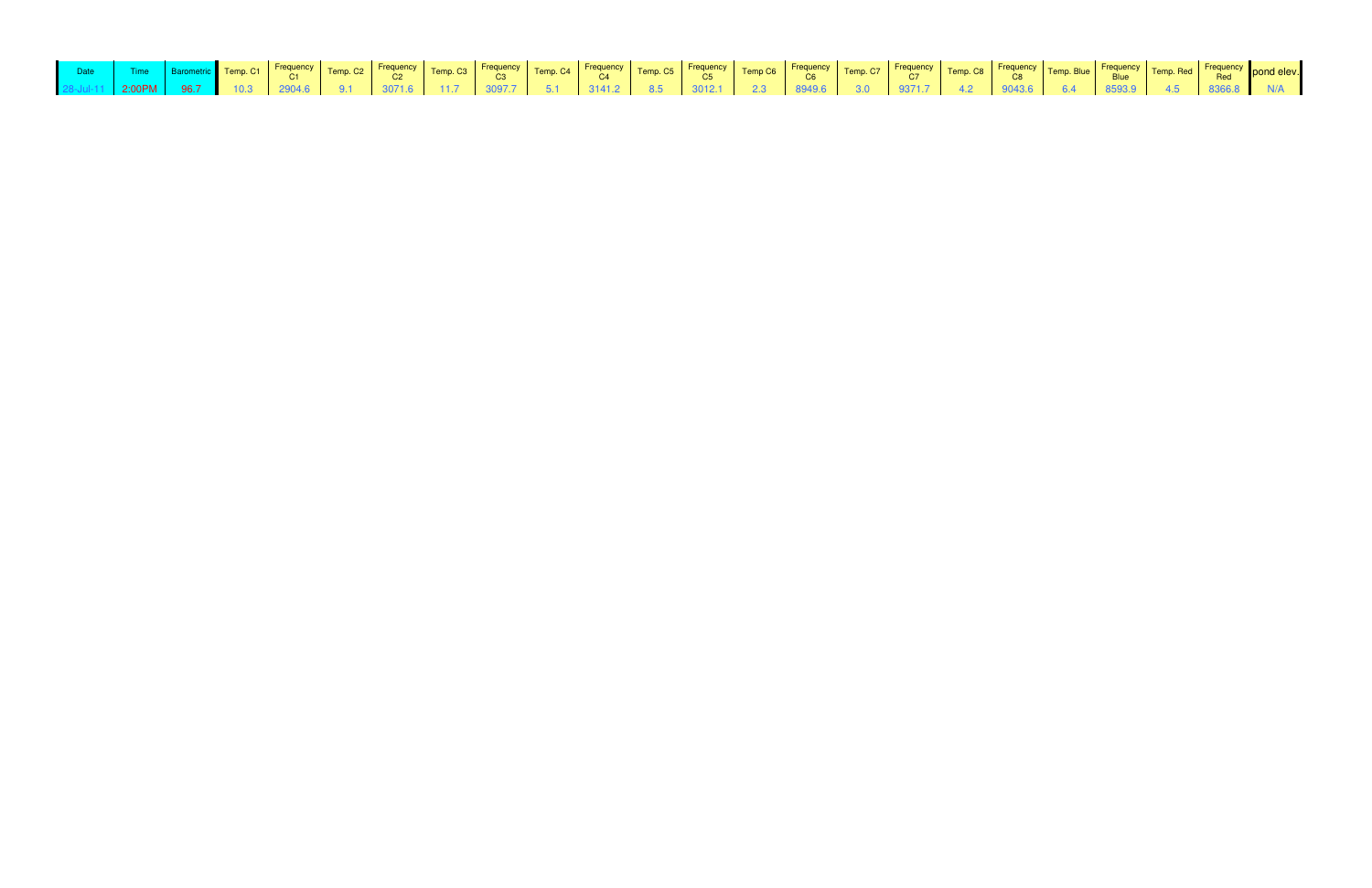| Date |                            |  |             | Time Barometric Temp. D1 Frequency Temp. D2 Frequency |  |  |  |  |  |
|------|----------------------------|--|-------------|-------------------------------------------------------|--|--|--|--|--|
|      | 2:00PM 96.70 10.30 3082.90 |  | $\sim$ 7.10 |                                                       |  |  |  |  |  |

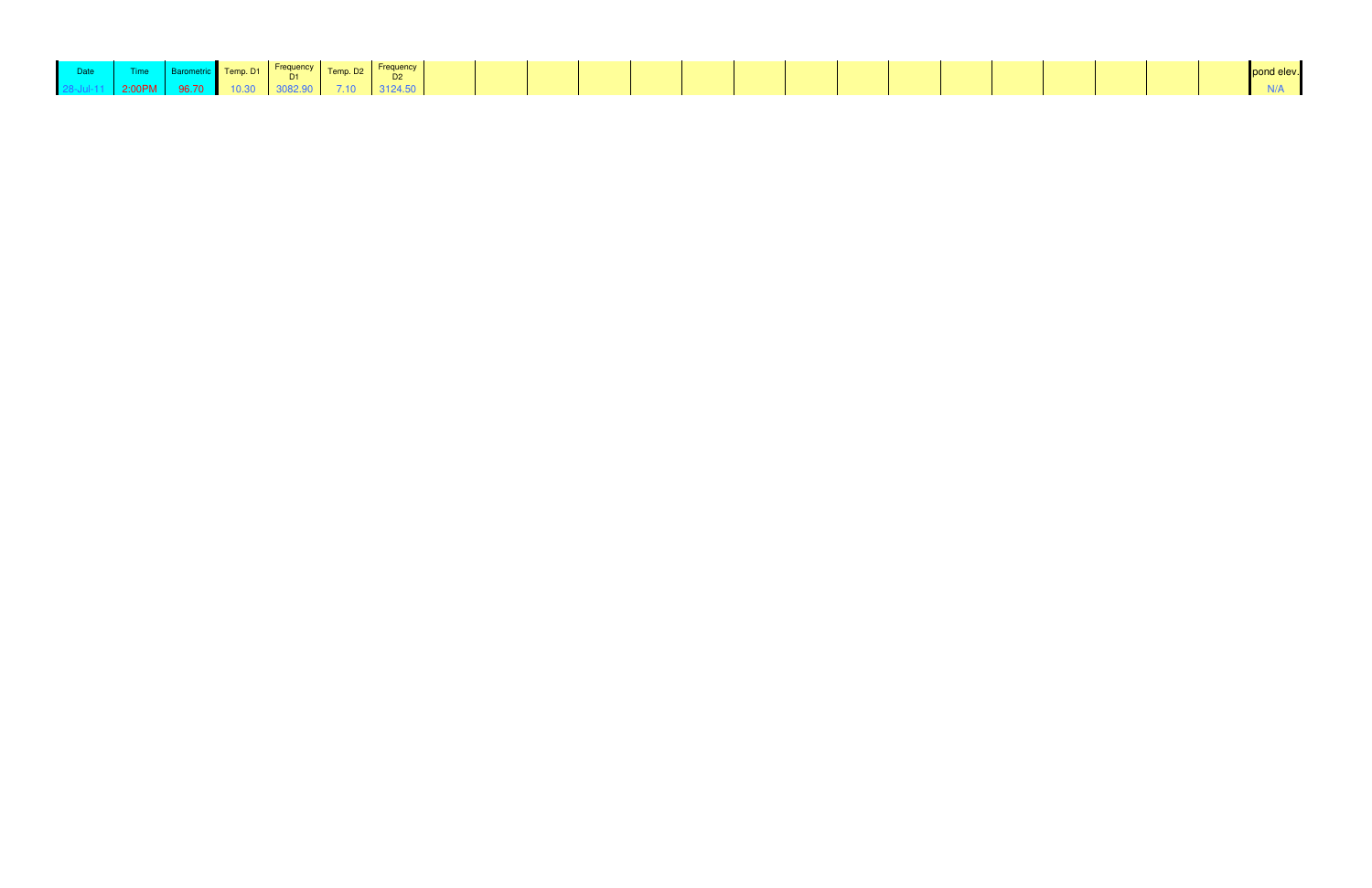|  |  |  |  | <b>Example 1</b> Comparing temp. E1 Frequency Temp. E2 Frequency Temp. E3 Frequency Temp. E4 Frequency Temp. E5 Frequency E5 E5 |  |  |
|--|--|--|--|---------------------------------------------------------------------------------------------------------------------------------|--|--|
|  |  |  |  | 2:00PM   96.70   4.80   9348.50   6.50   8704.80   6.80   8972.40   5.90   8412.00   6.60   8695.40                             |  |  |

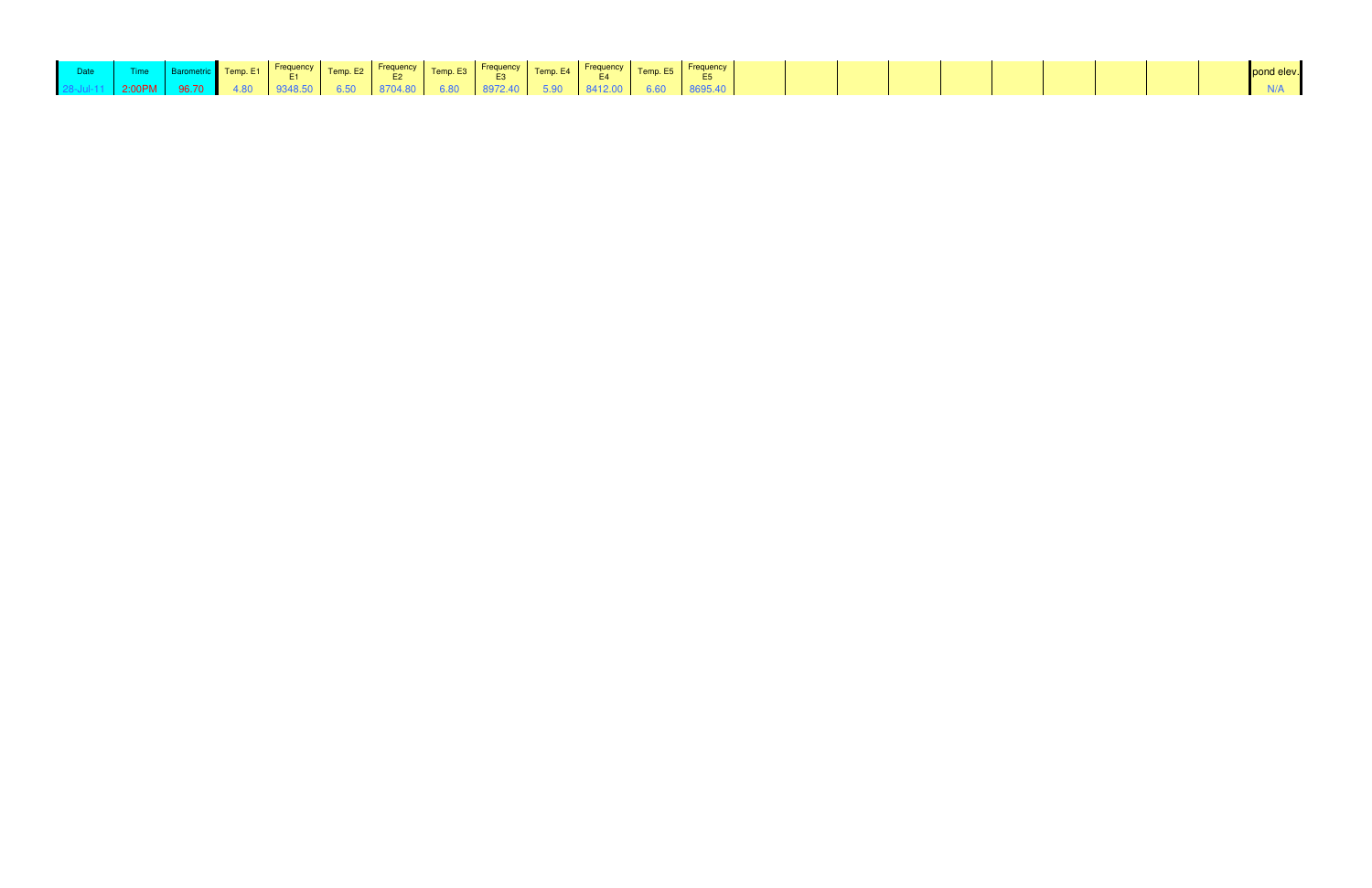| × |  |
|---|--|
|---|--|

| Date: | ïme                                                                             | . .                                      |  |  |  |  | pond |
|-------|---------------------------------------------------------------------------------|------------------------------------------|--|--|--|--|------|
|       | $\sim$ $\sim$ $\sim$ $\sim$<br>$\sim$ $\sim$<br>. .<br><br>$\blacksquare$<br>-- | $70^{\circ}$<br>$\overline{\phantom{a}}$ |  |  |  |  |      |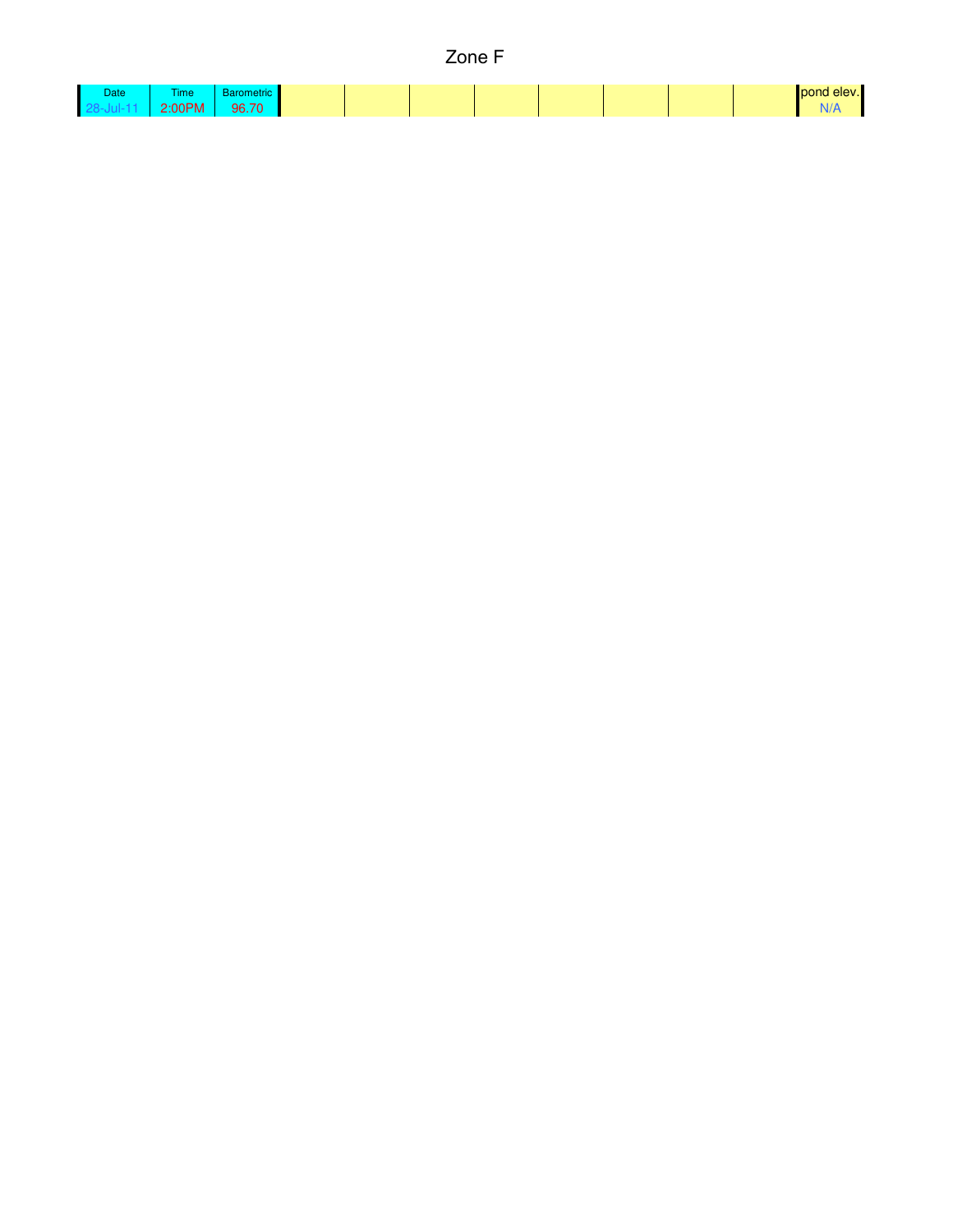## Zone G

| Date | ime.                                                      | ⊶nculu——                     |  |  |  |  | nond |
|------|-----------------------------------------------------------|------------------------------|--|--|--|--|------|
|      | $\sim$ $\sim$ $\sim$ $\sim$ $\sim$<br>$\mathbf{u}$<br>$-$ | 70 <sup>2</sup><br>--<br>- - |  |  |  |  |      |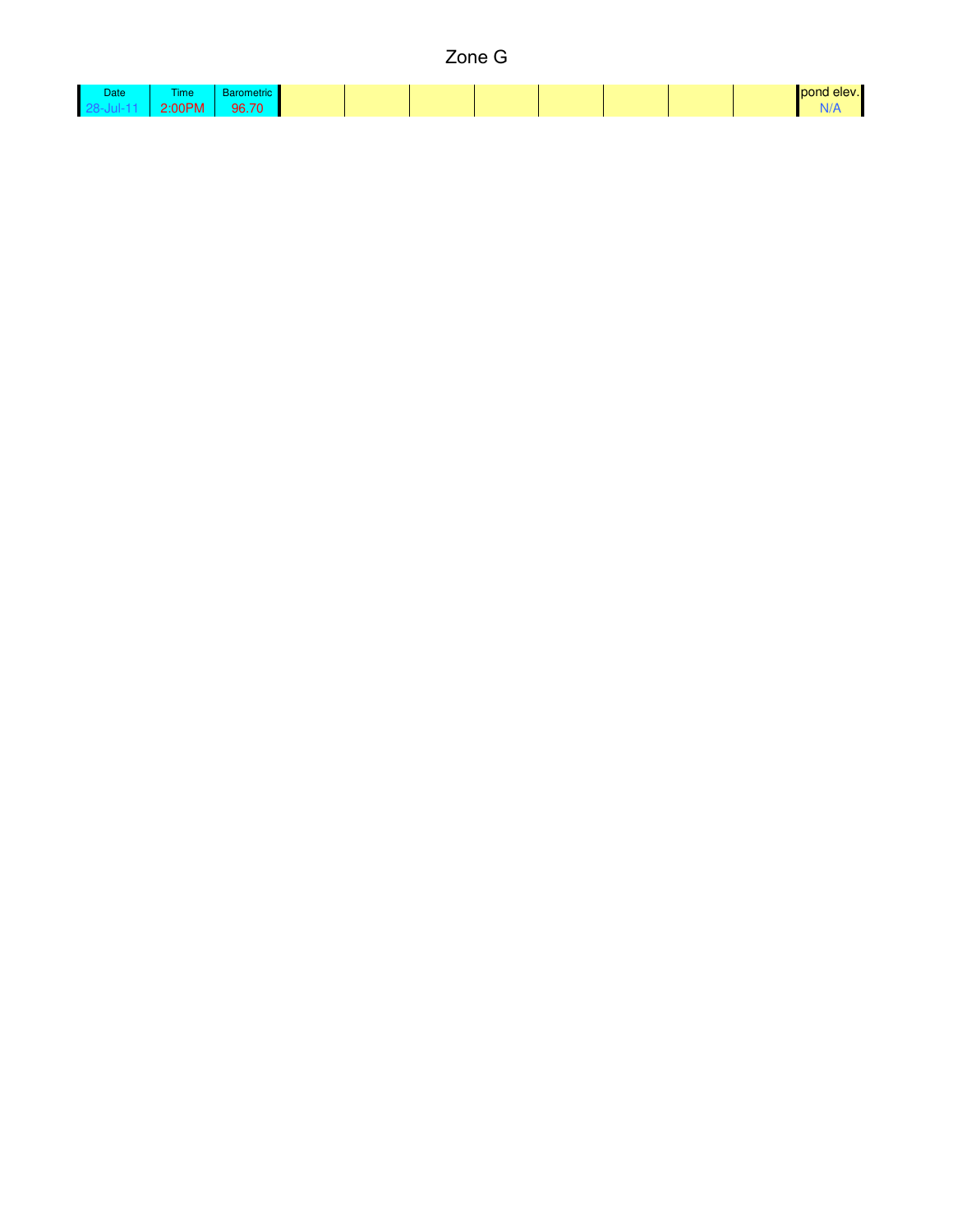## Zone H

| <b>Date</b> | <b>Time</b>             | metric<br>υαιν |  |  |  | max |
|-------------|-------------------------|----------------|--|--|--|-----|
|             | 0.00011<br>88 H<br>$-1$ | 96.70<br>, , , |  |  |  |     |